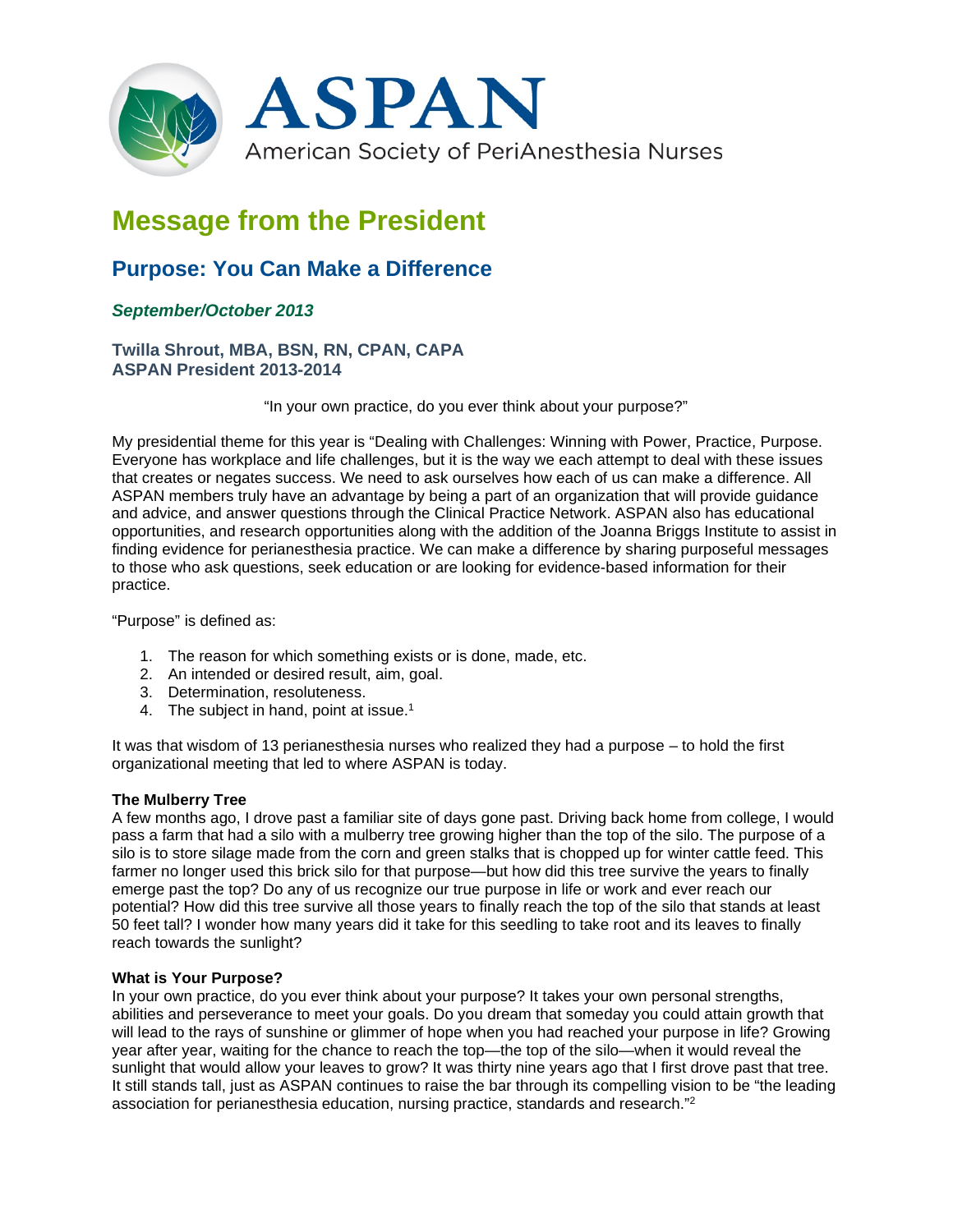#### **We Are Like the Mulberry Tree**

I believe each of us needs to take time to reflect on how WE can make a difference. ASPAN, the perianesthesia specialty organization, has over 15,000 members who have joined for their own personal reasons. Together, ASPAN gives all of us the stability to continue to grow from the foundation that it provides for each of us. ASPAN standards are the foundation, much like the roots of the mulberry tree that continues to reach for the sky from the confines of a brick silo where the limbs have no way to expand the diameter of the silo. The limbs can only grow upward, just like new ASPAN members need the support of the rest of the ASPAN members. We were all graduate nurses eager to learn while we waited to become registered nurses. As seasoned nurses, we need to be there for the new graduate to support each other with the goal of meeting the needs of our patients and families.

#### **Passion and Purpose**

Author Steve Pavlina writes about "The Meaning of Life: Discover Your Purpose." He mentions one method that will assist you in defining your purpose. This method is to determine your emotional intelligence. "Passion and purpose go hand in hand. When you discover your purpose, you will normally find it's something you're tremendously passionate about. Emotionally, you will feel that it is correct."3 This is certainly a true statement if you have ever attended an ASPAN national conference. It is such an invigorating experience to be in the same room with 1800 or more perianesthesia nurses. There you'll find energy, hugs and a renewed feeling of purpose. We are all there to improve the care to our patients and families, and renew our own spirit of learning. I would encourage any perianesthesia nurse to come to just one national conference to see how fulfilling it is to be together with so many committed nurses, and to realize the hundreds of volunteer hours it takes to make ASPAN what it is today. It is with the input of so many members that allows ASPAN to grow just like the mulberry tree—reaching for the sky. ASPAN's National Conference is truly an experience that invigorates attendees and reinforces their purpose and passion in becoming perianesthesia nurses.

#### **Purpose to Action**

Pavlina also writes about purpose to action. "The basic ideas are that you must align your purpose with your needs, abilities and desires. Your purpose tells you what you should do. Your needs (money, shelter, clothing) dictate what you must do. Your abilities (skills, talents, education) dictate what you can do. And your desires (enjoyable work, passion) dictate what you want to do. Taken individually, each of these areas will only point you in a general direction, but when you put them all together you'll find it easier to set specific, practical goals. This way, you'll be setting goals that help you fulfill your purpose, meet your needs, do what you love to do, and do what you're really good at."3 Perianesthesia nursing's return on investment is that we are willing to share of our time through our hundreds of volunteer hours to have purposeful meaning to our practice. We all contribute through our sharing of knowledge and skills to be the premier source for perianesthesia information.

#### **Conclusion**

I could not end this article with only one of the following quotes---they were all worthy to be included:

"The purpose of life is to live it, to taste experience to the utmost, to reach out eagerly and without fear for newer and richer experience." - Eleanor Roosevelt

"You were put on this earth to achieve your greatest self, to live out your purpose, and to do it fearlessly." - Steve Maraboli

"The purpose of life is to contribute in some way to making things better." - Robert F. Kennedy

"The purpose of life is a life of purpose." - Robert Byrne4

ASPAN is the perianesthesia organization that "serves nurses practicing in all phase of preanesthesia and postanesthesia care, ambulatory surgery and pain management."<sup>5</sup> ASPAN members are the experts in perianesthesia practice and we determine how we are all winners in defining our specialty.

#### **REFERENCES**

- 1. Definition of purpose. Webster's College Dictionary. Random House Company, New York, NY, 2013.
- 2. ASPAN's Compelling Vision. Available at: [http://www.aspan.org/AboutUs/CoreIdeology.aspx.](http://www.aspan.org/AboutUs/CoreIdeology.aspx) Accessed July 1, 2013.